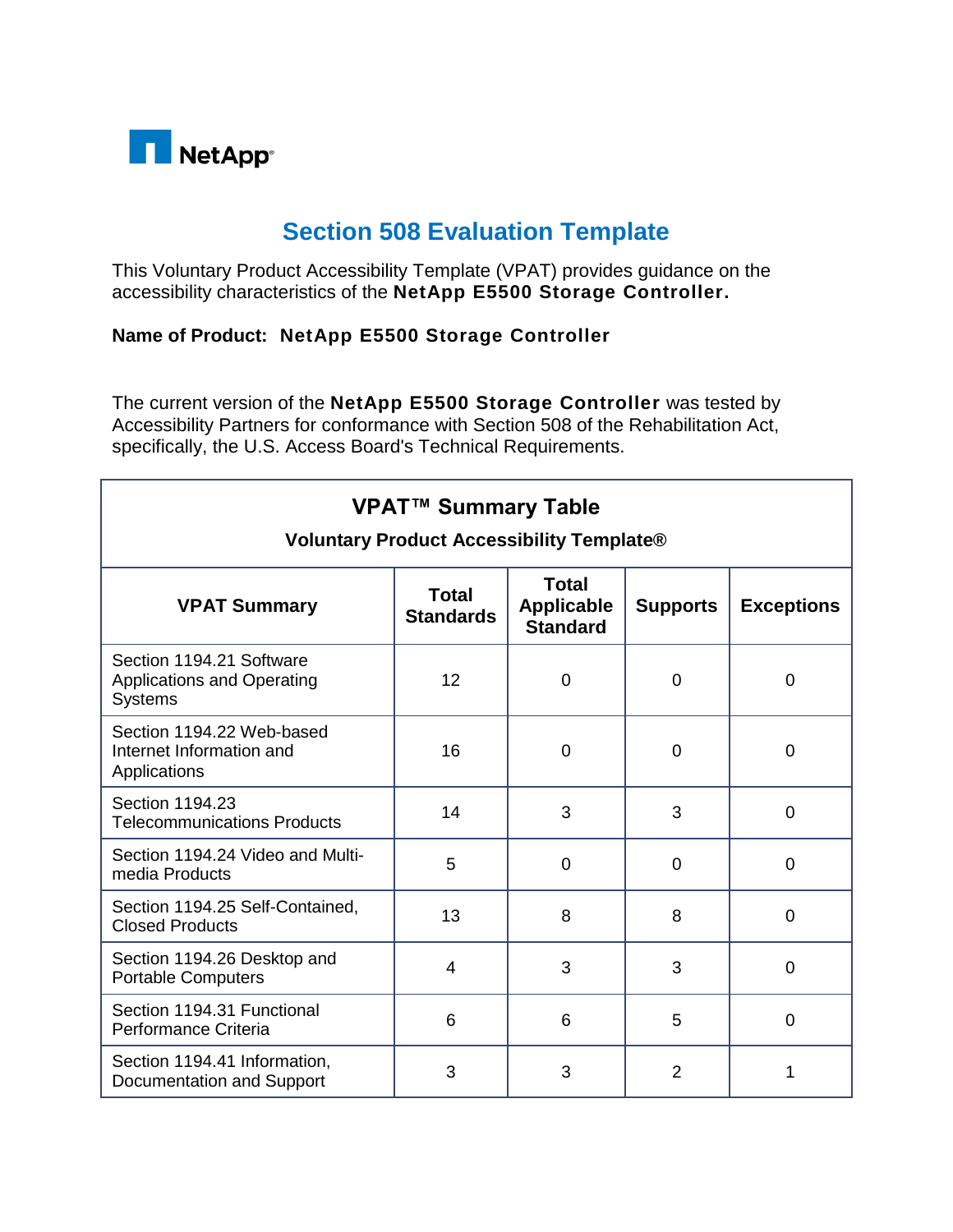

| <b>Total</b>                                                                                                                                                                                                                                                                                                                                                                                                                                                                                                                                                                                            | 73                                   | 23                                          | 21                              | $\overline{2}$ |
|---------------------------------------------------------------------------------------------------------------------------------------------------------------------------------------------------------------------------------------------------------------------------------------------------------------------------------------------------------------------------------------------------------------------------------------------------------------------------------------------------------------------------------------------------------------------------------------------------------|--------------------------------------|---------------------------------------------|---------------------------------|----------------|
| Section 1194.21 Software Applications and Operating Systems -- Detail<br><b>VPAT™</b><br>Voluntary Product Accessibility Template <sup>®</sup>                                                                                                                                                                                                                                                                                                                                                                                                                                                          |                                      |                                             |                                 |                |
| <b>Criteria</b>                                                                                                                                                                                                                                                                                                                                                                                                                                                                                                                                                                                         | <b>Supporting</b><br><b>Features</b> |                                             | <b>Remarks and explanations</b> |                |
| (a) When software is designed to<br>run on a system that has a<br>keyboard, product functions shall<br>be executable from a keyboard<br>where the function itself or the<br>result of performing a function<br>can be discerned textually.                                                                                                                                                                                                                                                                                                                                                              | <b>Not</b><br>Applicable             | These criteria do not apply to controllers. |                                 |                |
| (b) Applications shall not disrupt<br>or disable activated features of<br>other products that are identified<br>as accessibility features, where<br>those features are developed<br>and documented according to<br>industry standards. Applications<br>also shall not disrupt or disable<br>activated features of any<br>operating system that are<br>identified as accessibility features<br>where the application<br>programming interface for those<br>accessibility features has been<br>documented by the manufacturer<br>of the operating system and is<br>available to the product<br>developer. | <b>Not</b><br>Applicable             | These criteria do not apply to controllers. |                                 |                |
| (c) A well-defined on-screen<br>indication of the current focus<br>shall be provided that moves<br>among interactive interface<br>elements as the input focus<br>changes. The focus shall be<br>programmatically exposed so<br>that Assistive Technology can<br>track focus and focus changes.                                                                                                                                                                                                                                                                                                          | <b>Not</b><br>Applicable             | These criteria do not apply to controllers. |                                 |                |
| (d) Sufficient information about a<br>user interface element including<br>the identity, operation and state<br>of the element shall be available<br>to Assistive Technology. When                                                                                                                                                                                                                                                                                                                                                                                                                       | <b>Not</b><br>Applicable             | These criteria do not apply to controllers. |                                 |                |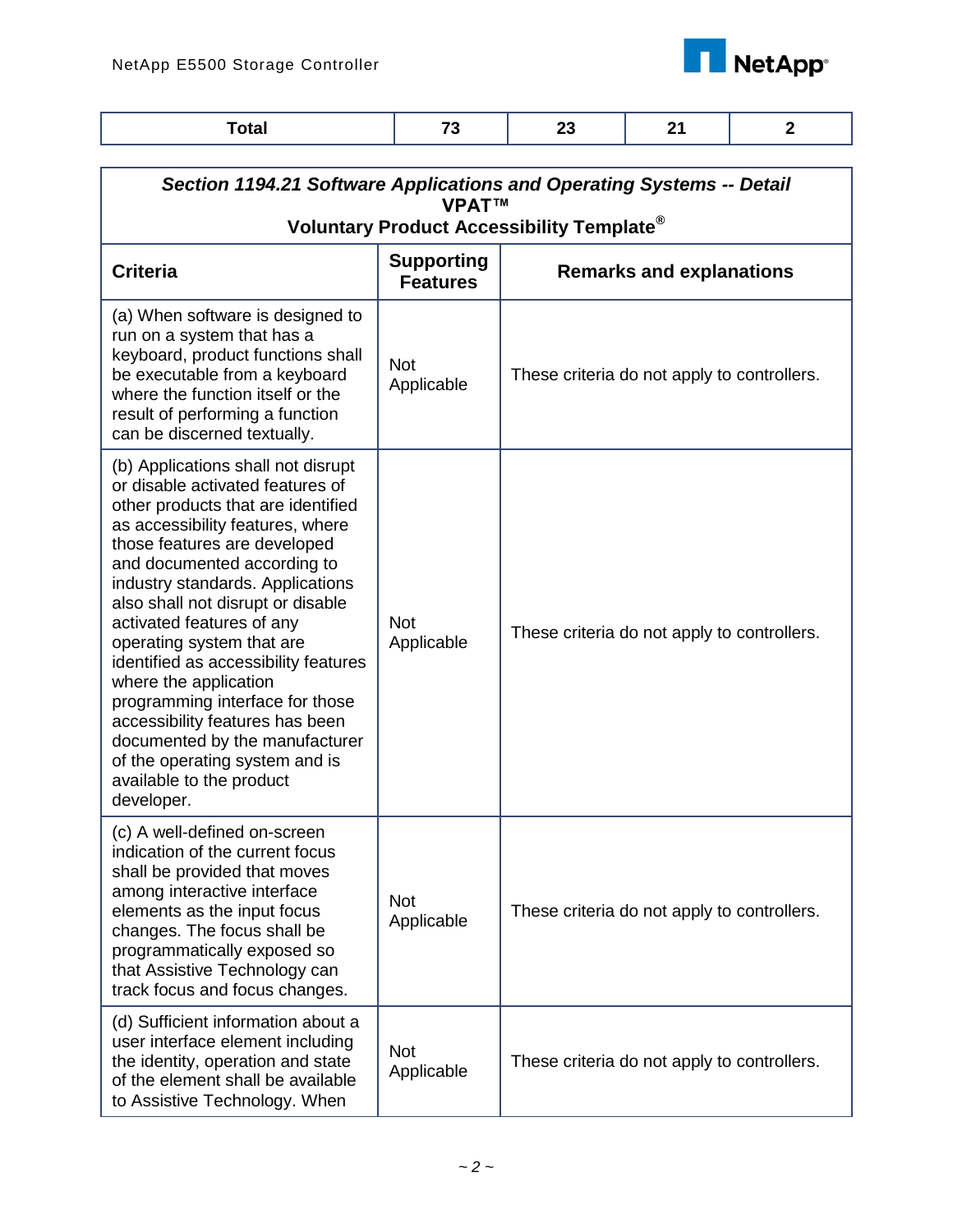

| an image represents a program<br>element, the information<br>conveyed by the image must also<br>be available in text.                                                                                                                     |                          |                                             |
|-------------------------------------------------------------------------------------------------------------------------------------------------------------------------------------------------------------------------------------------|--------------------------|---------------------------------------------|
| (e) When bitmap images are<br>used to identify controls, status<br>indicators, or other programmatic<br>elements, the meaning assigned<br>to those images shall be<br>consistent throughout an<br>application's performance.              | <b>Not</b><br>Applicable | These criteria do not apply to controllers. |
| (f) Textual information shall be<br>provided through operating<br>system functions for displaying<br>text. The minimum information<br>that shall be made available is<br>text content, text input caret<br>location, and text attributes. | <b>Not</b><br>Applicable | These criteria do not apply to controllers. |
| (g) Applications shall not override<br>user selected contrast and color<br>selections and other individual<br>display attributes.                                                                                                         | <b>Not</b><br>Applicable | These criteria do not apply to controllers. |
| (h) When animation is displayed,<br>the information shall be<br>displayable in at least one non-<br>animated presentation mode at<br>the option of the user.                                                                              | <b>Not</b><br>Applicable | These criteria do not apply to controllers. |
| (i) Color coding shall not be used<br>as the only means of conveying<br>information, indicating an action,<br>prompting a response, or<br>distinguishing a visual element.                                                                | <b>Not</b><br>Applicable | These criteria do not apply to controllers. |
| (j) When a product permits a user<br>to adjust color and contrast<br>settings, a variety of color<br>selections capable of producing a<br>range of contrast levels shall be<br>provided.                                                  | <b>Not</b><br>Applicable | These criteria do not apply to controllers. |
| (k) Software shall not use<br>flashing or blinking text, objects,<br>or other elements having a flash<br>or blink frequency greater than 2<br>Hz and lower than 55 Hz.                                                                    | <b>Not</b><br>Applicable | These criteria do not apply to controllers. |
| (I) When electronic forms are<br>used, the form shall allow people                                                                                                                                                                        | <b>Not</b><br>Applicable | These criteria do not apply to controllers. |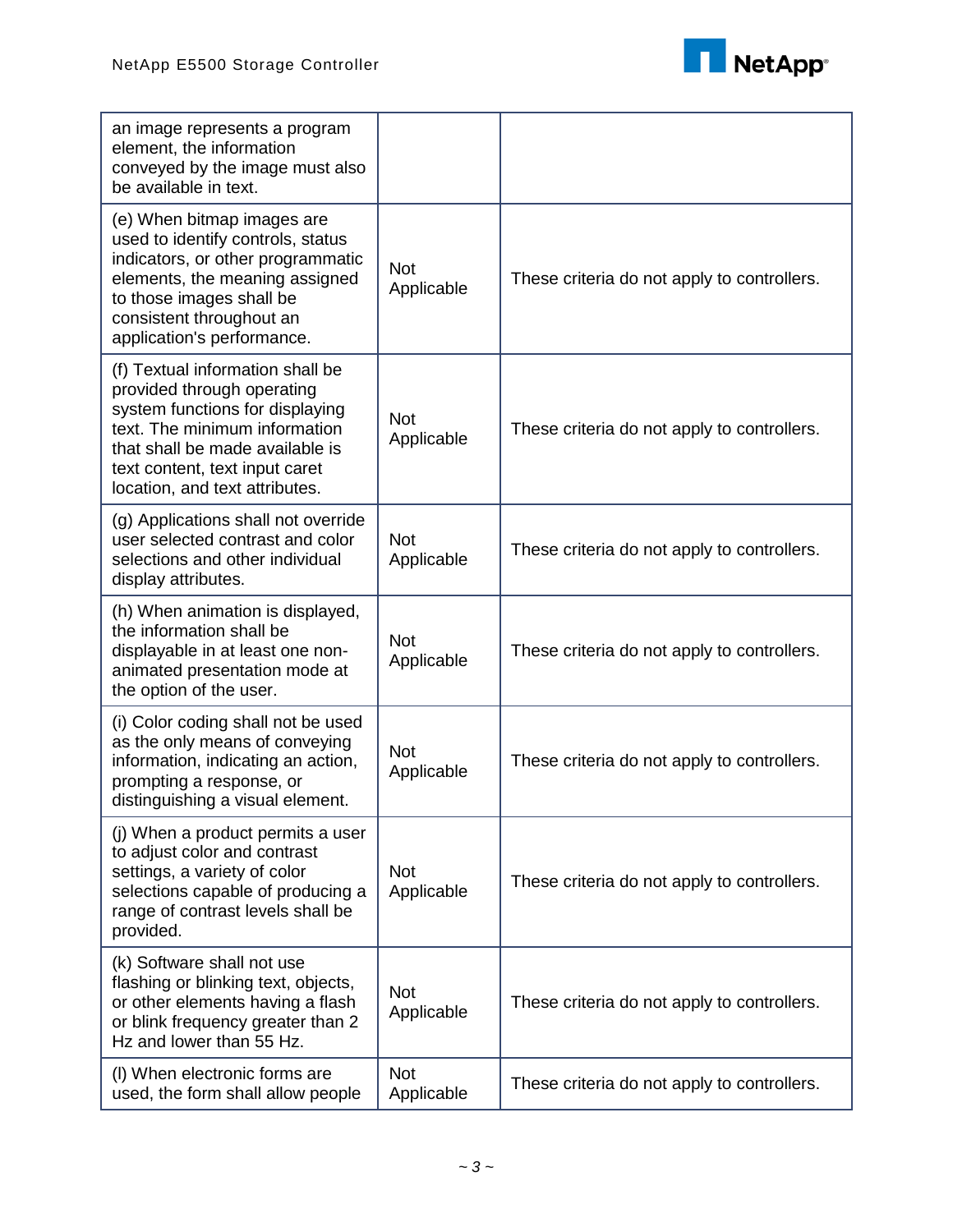

| using Assistive Technology to<br>access the information, field<br>elements, and functionality |  |  |
|-----------------------------------------------------------------------------------------------|--|--|
| required for completion and                                                                   |  |  |
| 57 submission of the form,                                                                    |  |  |
| including all directions and cues.                                                            |  |  |

| Section 1194.22 Web-based Internet information and applications -- Detail<br><b>VPAT™</b>                                                                                    |                                      |                                             |  |
|------------------------------------------------------------------------------------------------------------------------------------------------------------------------------|--------------------------------------|---------------------------------------------|--|
| Voluntary Product Accessibility Template <sup>®</sup>                                                                                                                        |                                      |                                             |  |
| <b>Criteria</b>                                                                                                                                                              | <b>Supporting</b><br><b>Features</b> | <b>Remarks and explanations</b>             |  |
| (a) A text equivalent for every<br>non-text element shall be<br>provided (e.g., via "alt",<br>"longdesc", or in element<br>content).                                         | <b>Not</b><br>Applicable             | These criteria do not apply to controllers. |  |
| (b) Equivalent alternatives for<br>any multimedia presentation shall<br>be synchronized with the<br>presentation.                                                            | <b>Not</b><br>Applicable             | These criteria do not apply to controllers. |  |
| (c) Web pages shall be designed<br>so that all information conveyed<br>with color is also available<br>without color, for example from<br>context or markup.                 | <b>Not</b><br>Applicable             | These criteria do not apply to controllers. |  |
| (d) Documents shall be<br>organized so they are readable<br>without requiring an associated<br>style sheet.                                                                  | <b>Not</b><br>Applicable             | These criteria do not apply to controllers. |  |
| (e) Redundant text links shall be<br>provided for each active region of<br>a server-side image map.                                                                          | <b>Not</b><br>Applicable             | These criteria do not apply to controllers. |  |
| (f) Client-side image maps shall<br>be provided instead of server-<br>side image maps except where<br>the regions cannot be defined<br>with an available geometric<br>shape. | <b>Not</b><br>Applicable             | These criteria do not apply to controllers. |  |
| (g) Row and column headers<br>shall be identified for data tables.                                                                                                           | <b>Not</b><br>Applicable             | These criteria do not apply to controllers. |  |
| (h) Markup shall be used to<br>associate data cells and header                                                                                                               | <b>Not</b><br>Applicable             | These criteria do not apply to controllers. |  |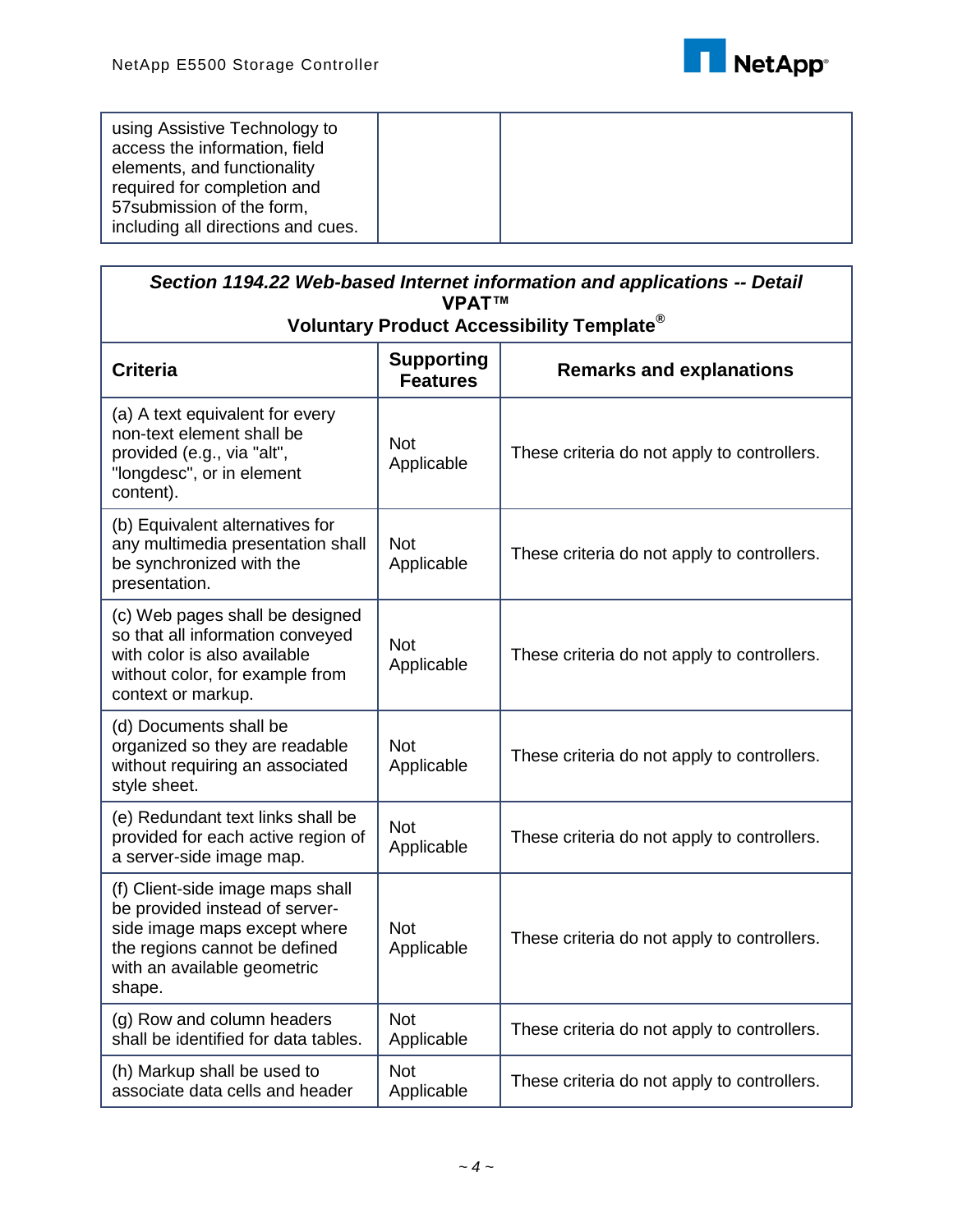

| cells for data tables that have two<br>or more logical levels of row or<br>column headers.                                                                                                                                                                                                                                  |                          |                                             |
|-----------------------------------------------------------------------------------------------------------------------------------------------------------------------------------------------------------------------------------------------------------------------------------------------------------------------------|--------------------------|---------------------------------------------|
| (i) Frames shall be titled with text<br>that facilitates frame identification<br>and navigation                                                                                                                                                                                                                             | <b>Not</b><br>Applicable | These criteria do not apply to controllers. |
| (j) Pages shall be designed to<br>avoid causing the screen to<br>flicker with a frequency greater<br>than 2 Hz and lower than 55 Hz.                                                                                                                                                                                        | <b>Not</b><br>Applicable | These criteria do not apply to controllers. |
| (k) A text-only page, with<br>equivalent information or<br>functionality, shall be provided to<br>make a web site comply with the<br>provisions of this part, when<br>compliance cannot be<br>accomplished in any other way.<br>The content of the text-only page<br>shall be updated whenever the<br>primary page changes. | <b>Not</b><br>Applicable | These criteria do not apply to controllers. |
| (I) When pages utilize scripting<br>languages to display content, or<br>to create interface elements, the<br>information provided by the script<br>shall be identified with functional<br>text that can be read by Assistive<br>Technology.                                                                                 | <b>Not</b><br>Applicable | These criteria do not apply to controllers. |
| (m) When a web page requires<br>that an applet, plug-in or other<br>application be present on the<br>client system to interpret page<br>content, the page must provide a<br>link to a plug-in or applet that<br>complies with §1194.21(a)<br>through (I).                                                                   | <b>Not</b><br>Applicable | These criteria do not apply to controllers. |
| (n) When electronic forms are<br>designed to be completed on-<br>line, the form shall allow people<br>using Assistive Technology to<br>access the information, field<br>elements, and functionality<br>required for completion and<br>submission of the form, including<br>all directions and cues.                         | <b>Not</b><br>Applicable | These criteria do not apply to controllers. |
| (o) A method shall be provided<br>that permits users to skip                                                                                                                                                                                                                                                                | <b>Not</b><br>Applicable | These criteria do not apply to controllers. |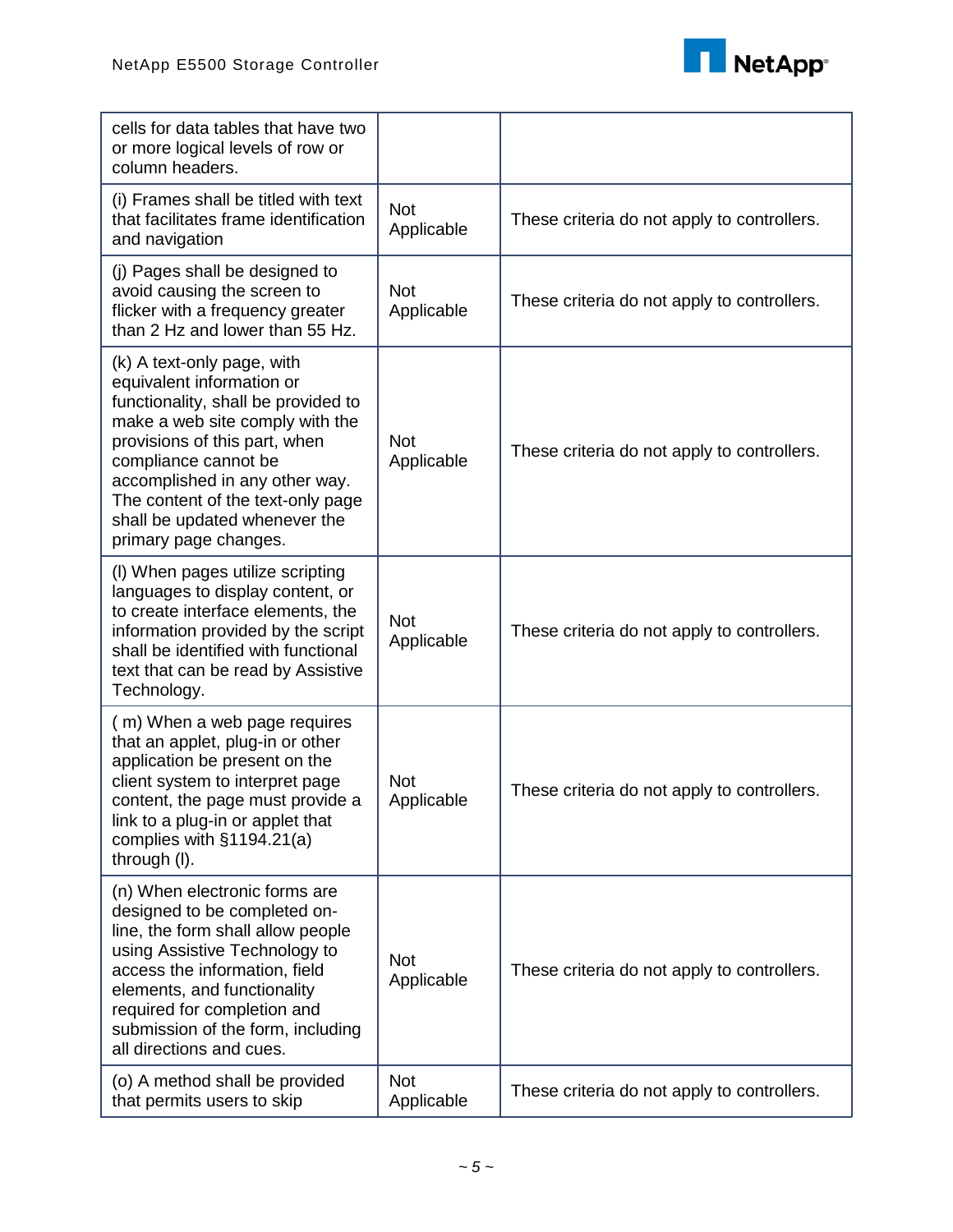

| repetitive navigation links.                                                                                                           |                          |                                             |
|----------------------------------------------------------------------------------------------------------------------------------------|--------------------------|---------------------------------------------|
| (p) When a timed response is<br>required, the user shall be<br>alerted and given sufficient time<br>to indicate more time is required. | <b>Not</b><br>Applicable | These criteria do not apply to controllers. |

*Note to 1194.22:* The Board interprets paragraphs (a) through (k) of this section as consistent with the following priority 1 Checkpoints of the Web Content Accessibility Guidelines 1.0 (WCAG 1.0) (May 5 1999) published by the Web Accessibility Initiative of the World Wide Web Consortium: Paragraph (a) - 1.1, (b) - 1.4, (c) - 2.1, (d) - 6.1, (e) - 1.2, (f) - 9.1, (g) - 5.1, (h) - 5.2, (i) - 12.1, (j) - 7.1, (k) - 11.4.

| Section 1194.23 Telecommunications Products - Detail<br><b>VPATTM</b>                                                                                                                                                                                                                                                                                                 |                          |                                               |  |
|-----------------------------------------------------------------------------------------------------------------------------------------------------------------------------------------------------------------------------------------------------------------------------------------------------------------------------------------------------------------------|--------------------------|-----------------------------------------------|--|
| Voluntary Product Accessibility Template <sup>®</sup><br><b>Supporting</b><br><b>Criteria</b><br><b>Remarks and explanations</b><br><b>Features</b>                                                                                                                                                                                                                   |                          |                                               |  |
| (a) Telecommunications products<br>or systems which provide a<br>function allowing voice<br>communication and which do not<br>themselves provide a TTY<br>functionality shall provide a<br>standard non-acoustic<br>connection point for TTYs.<br>Microphones shall be capable of<br>being turned on and off to allow<br>the user to intermix speech with<br>TTY use. | <b>Not</b><br>Applicable | Not a Telecommunications Product or<br>System |  |
| (b) Telecommunications products<br>which include voice<br>communication functionality shall<br>support all commonly used<br>cross-manufacturer non-<br>proprietary standard TTY signal<br>protocols.                                                                                                                                                                  | <b>Not</b><br>Applicable | Not a Telecommunications Product or<br>System |  |
| (c) Voice mail, auto-attendant,<br>and interactive voice response<br>telecommunications systems<br>shall be usable by TTY users<br>with their TTYs.                                                                                                                                                                                                                   | <b>Not</b><br>Applicable | Not a Telecommunications Product or<br>System |  |
| (d) Voice mail, messaging, auto-<br>attendant, and interactive voice<br>response telecommunications                                                                                                                                                                                                                                                                   | <b>Not</b><br>Applicable | Not a Telecommunications Product or<br>System |  |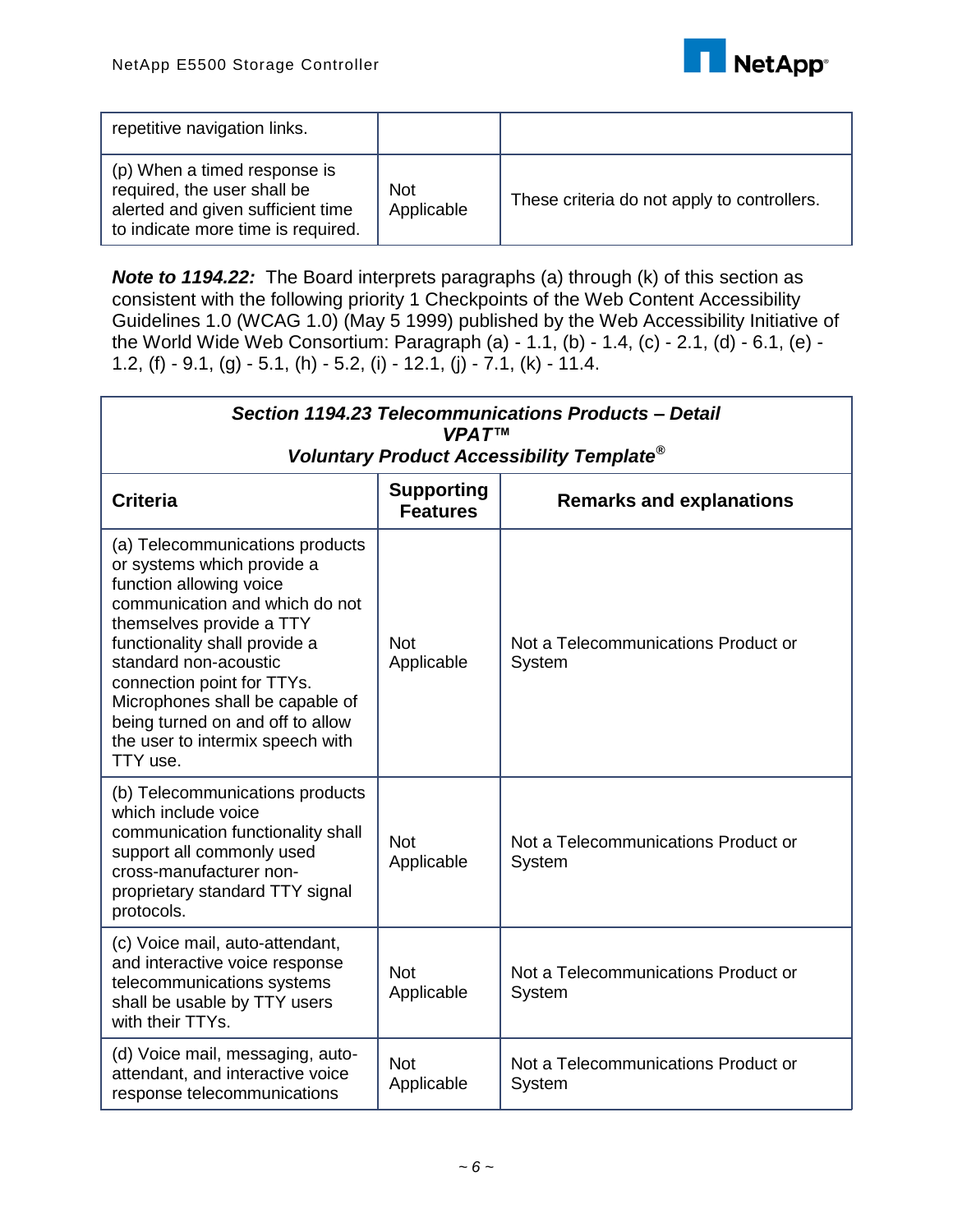

| systems that require a response<br>from a user within a time interval,<br>shall give an alert when the time<br>interval is about to run out, and<br>shall provide sufficient time for<br>the user to indicate more time is<br>required.                                        |                          |                                                |
|--------------------------------------------------------------------------------------------------------------------------------------------------------------------------------------------------------------------------------------------------------------------------------|--------------------------|------------------------------------------------|
| (e) Where provided, caller<br>identification and similar<br>telecommunications functions<br>shall also be available for users<br>of TTYs, and for users who<br>cannot see displays.                                                                                            | <b>Not</b><br>Applicable | Not a Telecommunications Product or<br>System  |
| (f) For transmitted voice signals,<br>telecommunications products<br>shall provide a gain adjustable up<br>to a minimum of 20 dB. For<br>incremental volume control, at<br>least one intermediate step of 12<br>dB of gain shall be provided.                                  | <b>Not</b><br>Applicable | Not a Telecommunications Product or<br>System  |
| (g) If the telecommunications<br>product allows a user to adjust<br>the receive volume, a function<br>shall be provided to automatically<br>reset the volume to the default<br>level after every use.                                                                          | <b>Not</b><br>Applicable | Not a Telecommunications Product or<br>System  |
| (h) Where a telecommunications<br>product delivers output by an<br>audio transducer which is<br>normally held up to the ear, a<br>means for effective magnetic<br>wireless coupling to hearing<br>technologies shall be provided.                                              | <b>Not</b><br>Applicable | Not a Telecommunications Product or<br>System. |
| (i) Interference to hearing<br>technologies (including hearing<br>aids, cochlear implants, and<br>assistive listening devices) shall<br>be reduced to the lowest possible<br>level that allows a user of hearing<br>technologies to utilize the<br>telecommunications product. | <b>Not</b><br>Applicable | Not a Telecommunications Product or<br>System  |
| (j) Products that transmit or<br>conduct information or<br>communication, shall pass<br>through cross-manufacturer, non-<br>proprietary, industry-standard                                                                                                                     | <b>Not</b><br>Applicable | Not a Telecommunications Product or<br>System  |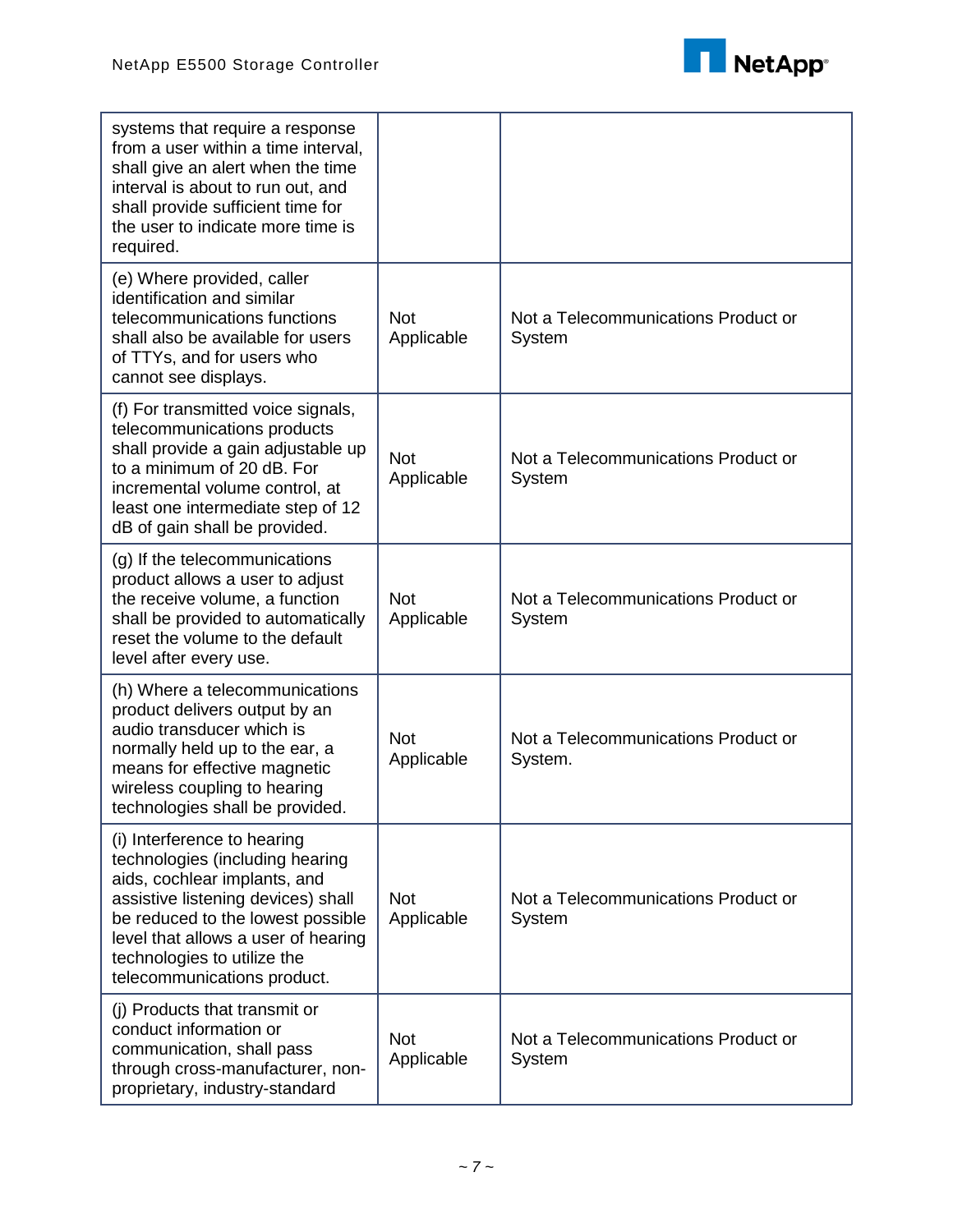

| codes, translation protocols,<br>formats or other information<br>necessary to provide the<br>information or communication in<br>a usable format. Technologies<br>which use encoding, signal<br>compression, format<br>transformation, or similar<br>techniques shall not remove<br>information needed for access or<br>shall restore it upon delivery. |                          |                                                                                                                                                                                                                                                                                                                    |
|--------------------------------------------------------------------------------------------------------------------------------------------------------------------------------------------------------------------------------------------------------------------------------------------------------------------------------------------------------|--------------------------|--------------------------------------------------------------------------------------------------------------------------------------------------------------------------------------------------------------------------------------------------------------------------------------------------------------------|
| (k)(1) Products which have<br>mechanically operated controls<br>or keys shall comply with the<br>following: Controls and Keys<br>shall be tactilely discernible<br>without activating the controls or<br>keys.                                                                                                                                         | <b>Supports</b>          | Product has mechanically operated<br>controls or keys that comply with the<br>following: Controls and Keys shall be<br>tactilely discernible without activating the<br>controls or keys.                                                                                                                           |
| (k)(2) Products which have<br>mechanically operated controls<br>or keys shall comply with the<br>following: Controls and Keys<br>shall be operable with one hand<br>and shall not require tight<br>grasping, pinching, twisting of the<br>wrist. The force required to<br>activate controls and keys shall<br>be 5 lbs. (22.2N) maximum.               | <b>Supports</b>          | Product has mechanically operated<br>controls or keys that comply with the<br>following: Controls and Keys shall be<br>operable with one hand and shall not<br>require tight grasping, pinching, twisting of<br>the wrist. The force required to activate<br>controls and keys shall be 5 lbs. (22.2N)<br>maximum. |
| $(k)(3)$ Products which have<br>mechanically operated controls<br>or keys shall comply with the<br>following: If key repeat is<br>supported, the delay before<br>repeat shall be adjustable to at<br>least 2 seconds. Key repeat rate<br>shall be adjustable to 2 seconds<br>per character.                                                            | <b>Not</b><br>Applicable | Product does not support key repeat<br>functionality.                                                                                                                                                                                                                                                              |
| (k)(4) Products which have<br>mechanically operated controls<br>or keys shall comply with the<br>following: The status of all<br>locking or toggle controls or keys<br>shall be visually discernible, and<br>discernible either through touch<br>or sound.                                                                                             | <b>Supports</b>          | Product has mechanically operated<br>controls or keys and complies with the<br>following: The status of all locking or toggle<br>controls or keys shall be visually<br>discernible, and discernible either through<br>touch or sound.                                                                              |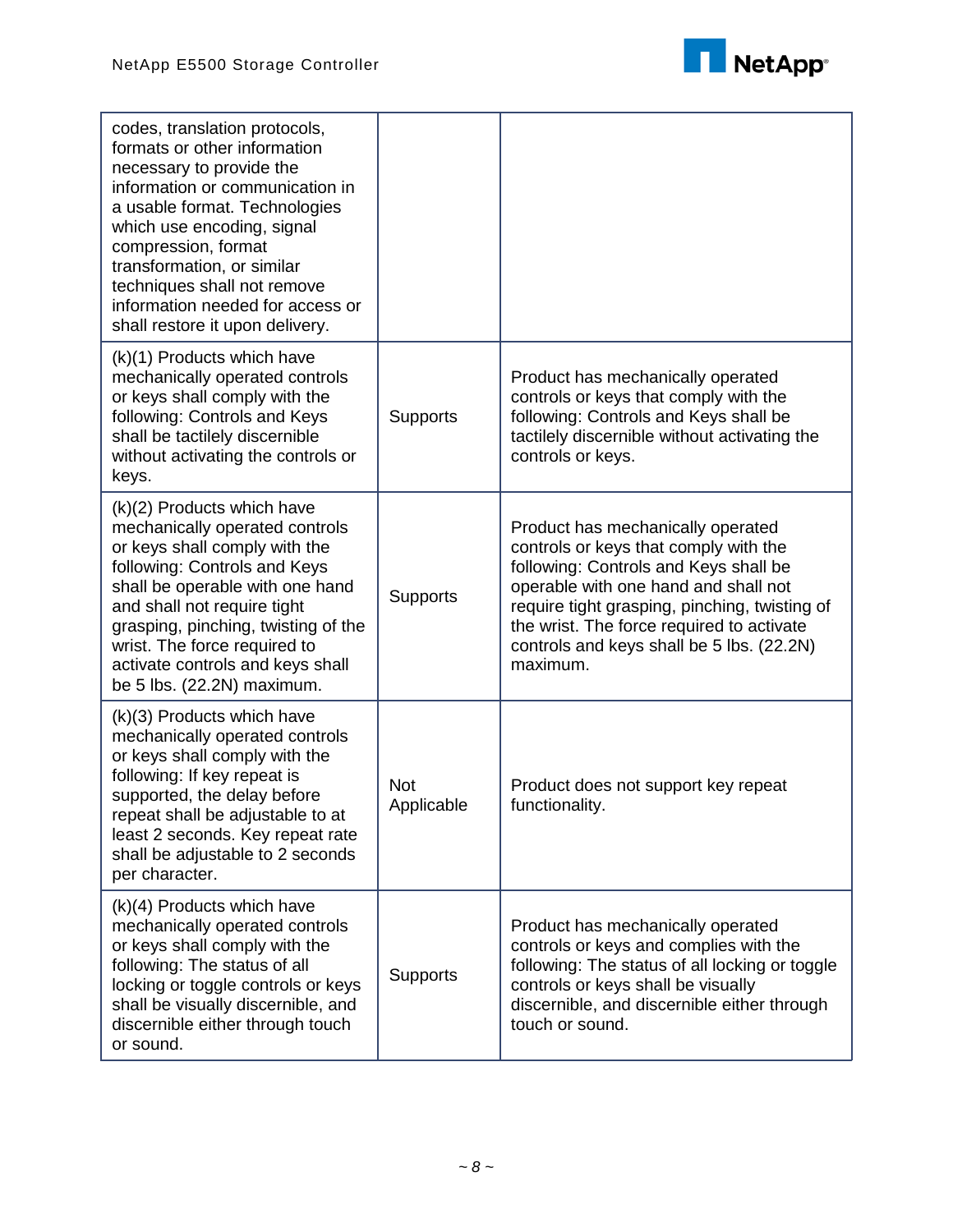

| Section 1194.24 Video and Multi-media Products - Detail<br><b>VPAT™</b>                                                                                                                                                                                                                                                                                                                                                                                                                                                                                                                                                                                                                                                                                                                                                                                                                                                                                                    |                                      |                                             |  |
|----------------------------------------------------------------------------------------------------------------------------------------------------------------------------------------------------------------------------------------------------------------------------------------------------------------------------------------------------------------------------------------------------------------------------------------------------------------------------------------------------------------------------------------------------------------------------------------------------------------------------------------------------------------------------------------------------------------------------------------------------------------------------------------------------------------------------------------------------------------------------------------------------------------------------------------------------------------------------|--------------------------------------|---------------------------------------------|--|
| Voluntary Product Accessibility Template®                                                                                                                                                                                                                                                                                                                                                                                                                                                                                                                                                                                                                                                                                                                                                                                                                                                                                                                                  |                                      |                                             |  |
| <b>Criteria</b>                                                                                                                                                                                                                                                                                                                                                                                                                                                                                                                                                                                                                                                                                                                                                                                                                                                                                                                                                            | <b>Supporting</b><br><b>Features</b> | <b>Remarks and explanations</b>             |  |
| (a) All analog television displays<br>13 inches and larger, and<br>computer equipment that<br>includes analog television<br>receiver or display circuitry, shall<br>be equipped with caption<br>decoder circuitry which<br>appropriately receives, decodes,<br>and displays closed captions<br>from broadcast, cable, videotape,<br>and DVD signals. As soon as<br>practicable, but not later than<br>July 1, 2002, widescreen digital<br>television (DTV) displays<br>measuring at least 7.8 inches<br>vertically, DTV sets with<br>conventional displays measuring<br>at least 13 inches vertically, and<br>stand-alone DTV tuners, whether<br>or not they are marketed with<br>display screens, and computer<br>equipment that includes DTV<br>receiver or display circuitry, shall<br>be equipped with caption<br>decoder circuitry which<br>appropriately receives, decodes,<br>and displays closed captions<br>from broadcast, cable, videotape,<br>and DVD signals. | <b>Not</b><br>Applicable             | These criteria do not apply to controllers. |  |
| (b) Television tuners, including<br>tuner cards for use in computers,<br>shall be equipped with secondary<br>audio program playback circuitry.                                                                                                                                                                                                                                                                                                                                                                                                                                                                                                                                                                                                                                                                                                                                                                                                                             | <b>Not</b><br>Applicable             | These criteria do not apply to controllers. |  |
| (c) All training and informational<br>video and multimedia<br>productions which support the<br>agency's mission, regardless of<br>format, that contain speech or<br>other audio information<br>necessary for the comprehension<br>of the content, shall be open or<br>closed captioned.                                                                                                                                                                                                                                                                                                                                                                                                                                                                                                                                                                                                                                                                                    | <b>Not</b><br>Applicable             | These criteria do not apply to controllers. |  |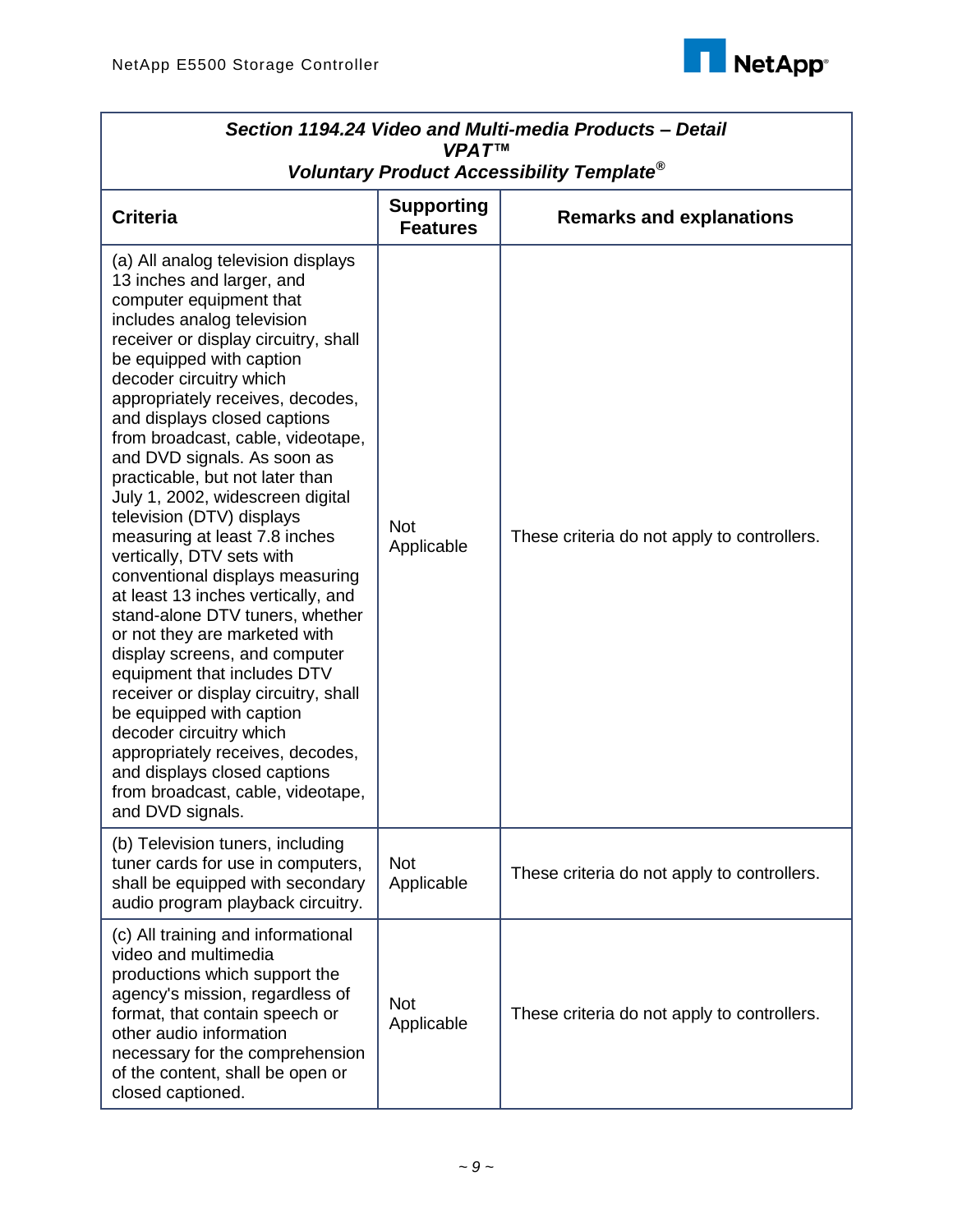

| (d) All training and informational<br>video and multimedia<br>productions which support the<br>agency's mission, regardless of<br>format, that contain visual<br>information necessary for the<br>comprehension of the content,<br>shall be audio described. | <b>Not</b><br>Applicable | These criteria do not apply to controllers. |
|--------------------------------------------------------------------------------------------------------------------------------------------------------------------------------------------------------------------------------------------------------------|--------------------------|---------------------------------------------|
| (e) Display or presentation of<br>alternate text presentation or<br>audio descriptions shall be user-<br>selectable unless permanent.                                                                                                                        | Not.<br>Applicable       | These criteria do not apply to controllers. |

| Section 1194.25 Self-Contained, Closed Products - Detail<br><b>VPAT<sup>IM</sup></b>                                                                                                                                                                     |                                      |                                                                                       |  |
|----------------------------------------------------------------------------------------------------------------------------------------------------------------------------------------------------------------------------------------------------------|--------------------------------------|---------------------------------------------------------------------------------------|--|
| Voluntary Product Accessibility Template <sup>®</sup>                                                                                                                                                                                                    |                                      |                                                                                       |  |
| <b>Criteria</b>                                                                                                                                                                                                                                          | <b>Supporting</b><br><b>Features</b> | <b>Remarks and explanations</b>                                                       |  |
| (a) Self contained products shall<br>be usable by people with<br>disabilities without requiring an<br>end-user to attach Assistive<br>Technology to the product.<br>Personal headsets for private<br>listening are not Assistive<br>Technology.          | <b>Supports</b>                      | The product can be used by persons with<br>disabilities without assistive technology. |  |
| (b) When a timed response is<br>required, the user shall be<br>alerted and given sufficient time<br>to indicate more time is required.                                                                                                                   | <b>Not</b><br>Applicable             | A timed response is not required.                                                     |  |
| (c) Where a product utilizes<br>touchscreens or contact-sensitive<br>controls, an input method shall<br>be provided that complies with<br>§1194.23 (k) (1) through (4).                                                                                  | <b>Supports</b>                      | The product does not have a touchscreen.<br>Its controls comply with 1194.23(k1-4).   |  |
| (d) When biometric forms of user<br>identification or control are used,<br>an alternative form of<br>identification or activation, which<br>does not require the user to<br>possess particular biological<br>characteristics, shall also be<br>provided. | <b>Not</b><br>Applicable             | Biometric forms of identification are not<br>used.                                    |  |
| (e) When products provide                                                                                                                                                                                                                                | <b>Not</b>                           | Audio is not provided.                                                                |  |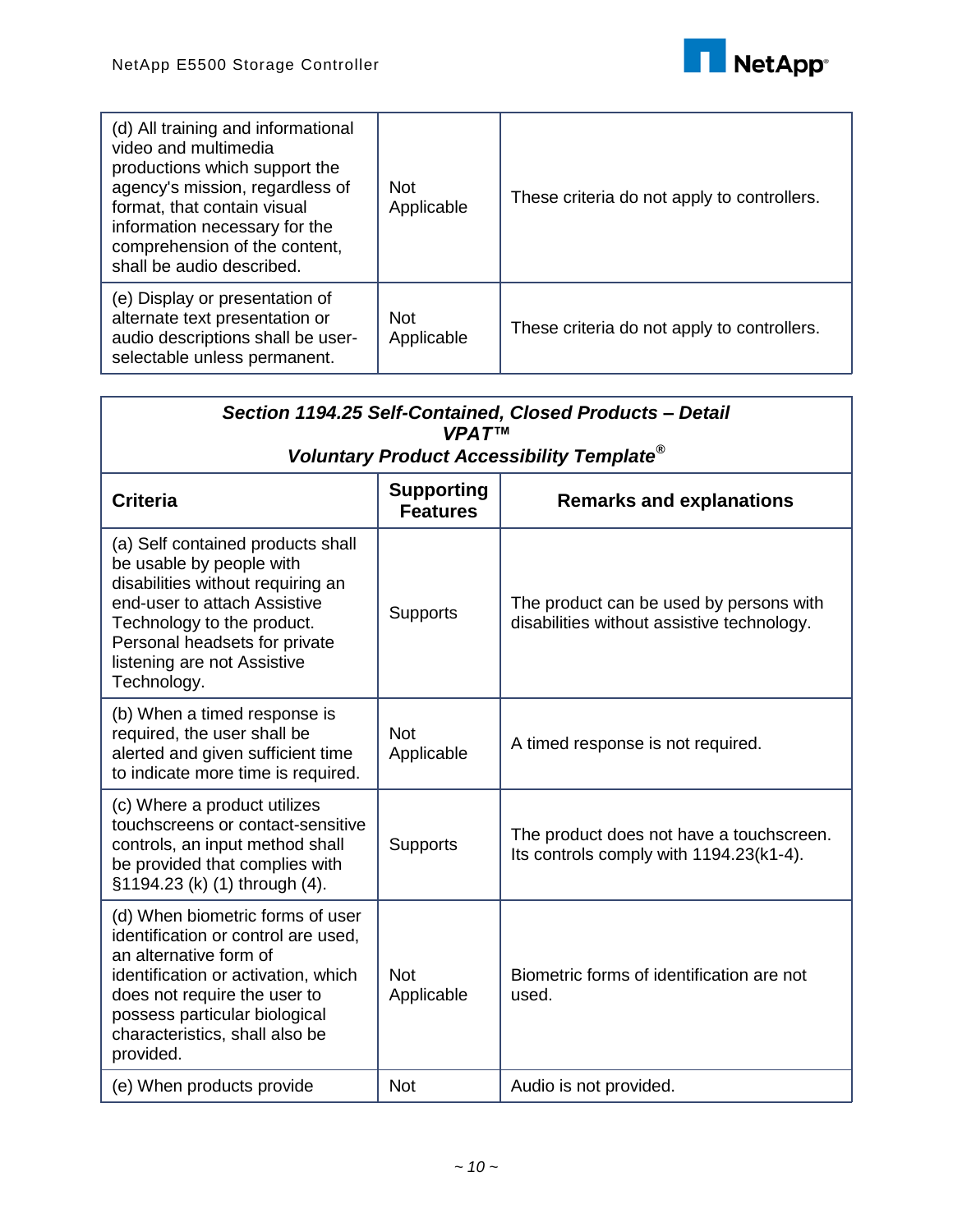

| auditory output, the audio signal<br>shall be provided at a standard<br>signal level through an industry<br>standard connector that will allow<br>for private listening. The product<br>must provide the ability to<br>interrupt, pause, and restart the<br>audio at anytime.                                                                                                                                                                                | Applicable               |                                                                                                                                                                                                                                                                                                                                                                                                                                                          |
|--------------------------------------------------------------------------------------------------------------------------------------------------------------------------------------------------------------------------------------------------------------------------------------------------------------------------------------------------------------------------------------------------------------------------------------------------------------|--------------------------|----------------------------------------------------------------------------------------------------------------------------------------------------------------------------------------------------------------------------------------------------------------------------------------------------------------------------------------------------------------------------------------------------------------------------------------------------------|
| (f) When products deliver voice<br>output in a public area,<br>incremental volume control shall<br>be provided with output<br>amplification up to a level of at<br>least 65 dB. Where the ambient<br>noise level of the environment is<br>above 45 dB, a volume gain of at<br>least 20 dB above the ambient<br>level shall be user selectable. A<br>function shall be provided to<br>automatically reset the volume to<br>the default level after every use. | <b>Not</b><br>Applicable | The product does not have voice output.                                                                                                                                                                                                                                                                                                                                                                                                                  |
| (g) Color coding shall not be<br>used as the only means of<br>conveying information, indicating<br>an action, prompting a response,<br>or distinguishing a visual<br>element.                                                                                                                                                                                                                                                                                | <b>Supports</b>          | Color coding is not the sole means of<br>conveying information.                                                                                                                                                                                                                                                                                                                                                                                          |
| (h) When a product permits a<br>user to adjust color and contrast<br>settings, a range of color<br>selections capable of producing a<br>variety of contrast levels shall be<br>provided.                                                                                                                                                                                                                                                                     | <b>Not</b><br>Applicable | The changing of color and contrast settings<br>is not supported.                                                                                                                                                                                                                                                                                                                                                                                         |
| (i) Products shall be designed to<br>avoid causing the screen to<br>flicker with a frequency greater<br>than 2 Hz and lower than 55 Hz.                                                                                                                                                                                                                                                                                                                      | <b>Supports</b>          | Flashing or Blinking text - Blinking does not<br>occur in the prohibited range.                                                                                                                                                                                                                                                                                                                                                                          |
| (i) (1) Products which are<br>freestanding, non-portable, and<br>intended to be used in one<br>location and which have operable<br>controls shall comply with the<br>following: The position of any<br>operable control shall be<br>determined with respect to a<br>vertical plane, which is 48 inches<br>in length, centered on the                                                                                                                         | <b>Supports</b>          | Products has operable controls that comply<br>with the following: The position of any<br>operable control shall be determined with<br>respect to a vertical plane, which is 48<br>inches in length, centered on the operable<br>control, and at the maximum protrusion of<br>the product within the 48 inch length on<br>products which are freestanding, non-<br>portable, and intended to be used in one<br>location and which have operable controls. |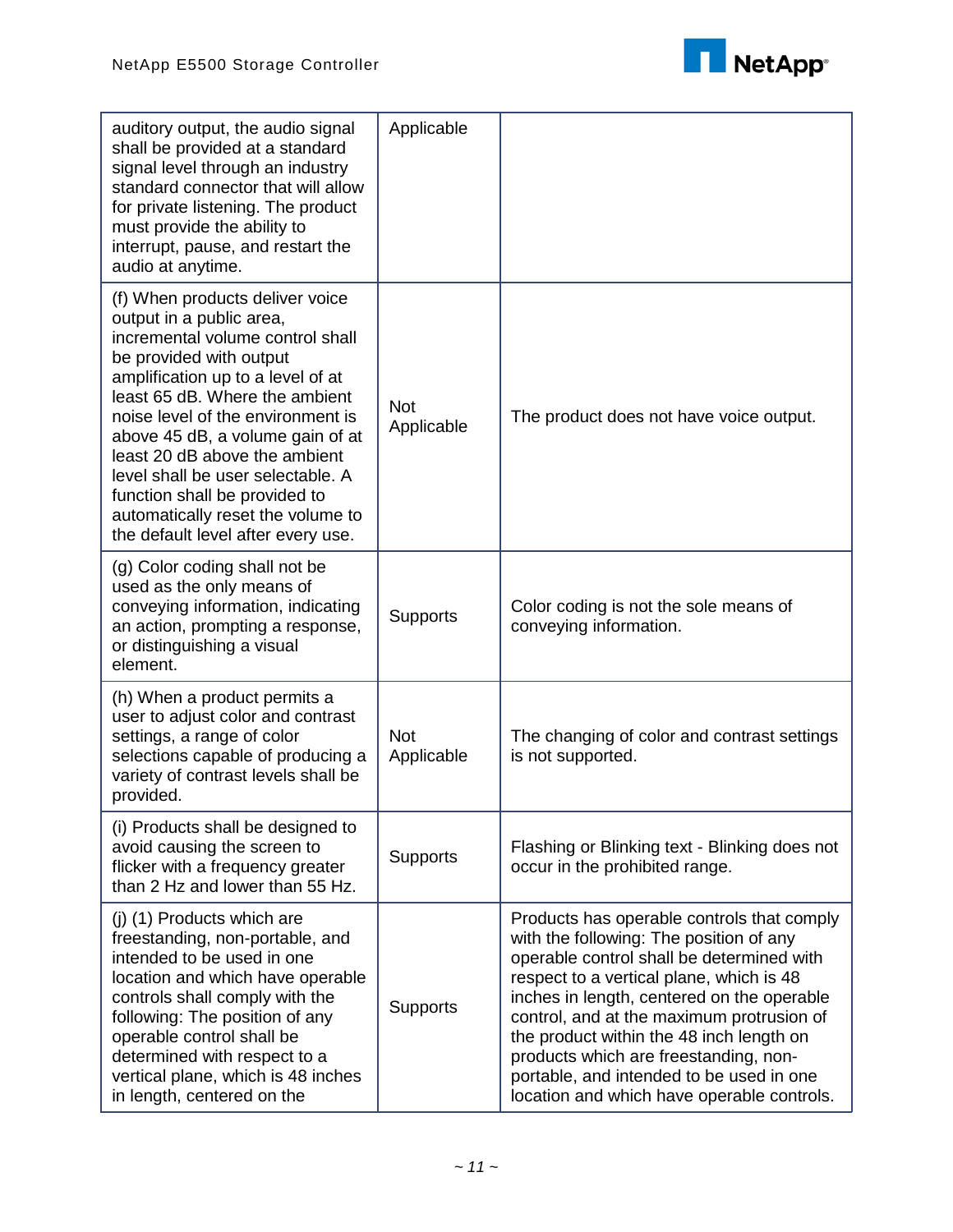

| operable control, and at the<br>maximum protrusion of the<br>product within the 48 inch length<br>on products which are<br>freestanding, non-portable, and<br>intended to be used in one<br>location and which have operable<br>controls.                                                                                                                                                 |                 |                                                                                                                                                                                                                                                                        |
|-------------------------------------------------------------------------------------------------------------------------------------------------------------------------------------------------------------------------------------------------------------------------------------------------------------------------------------------------------------------------------------------|-----------------|------------------------------------------------------------------------------------------------------------------------------------------------------------------------------------------------------------------------------------------------------------------------|
| (j)(2) Products which are<br>freestanding, non-portable, and<br>intended to be used in one<br>location and which have operable<br>controls shall comply with the<br>following: Where any operable<br>control is 10 inches or less<br>behind the reference plane, the<br>height shall be 54 inches<br>maximum and 15 inches<br>minimum above the floor.                                    | <b>Supports</b> | Product has operable controls that comply<br>with the following: Where any operable<br>control is 10 inches or less behind the<br>reference plane, the height shall be 54<br>inches maximum and 15 inches minimum<br>above the floor.                                  |
| $(i)(3)$ Products which are<br>freestanding, non-portable, and<br>intended to be used in one<br>location and which have operable<br>controls shall comply with the<br>following: Where any operable<br>control is more than 10 inches<br>and not more than 24 inches<br>behind the reference plane, the<br>height shall be 46 inches<br>maximum and 15 inches<br>minimum above the floor. | <b>Supports</b> | Product has operable controls that comply<br>with the following: Where any operable<br>control is more than 10 inches and not<br>more than 24 inches behind the reference<br>plane, the height shall be 46 inches<br>maximum and 15 inches minimum above<br>the floor. |
| $(j)(4)$ Products which are<br>freestanding, non-portable, and<br>intended to be used in one<br>location and which have operable<br>controls shall comply with the<br>following: Operable controls shall<br>not be more than 24 inches<br>behind the reference plane.                                                                                                                     | <b>Supports</b> | Product has operable controls that comply<br>with the following: Operable controls shall<br>not be more than 24 inches behind the<br>reference plane.                                                                                                                  |

| Section 1194.26 Desktop and Portable Computers - Detail<br><b>VPATTM</b><br>Voluntary Product Accessibility Template <sup>®</sup> |                                      |                                       |  |
|-----------------------------------------------------------------------------------------------------------------------------------|--------------------------------------|---------------------------------------|--|
| <b>Criteria</b>                                                                                                                   | <b>Supporting</b><br><b>Features</b> | <b>Remarks and explanations</b>       |  |
| (a) All mechanically operated                                                                                                     | <b>Supports</b>                      | (1) Product has mechanically operated |  |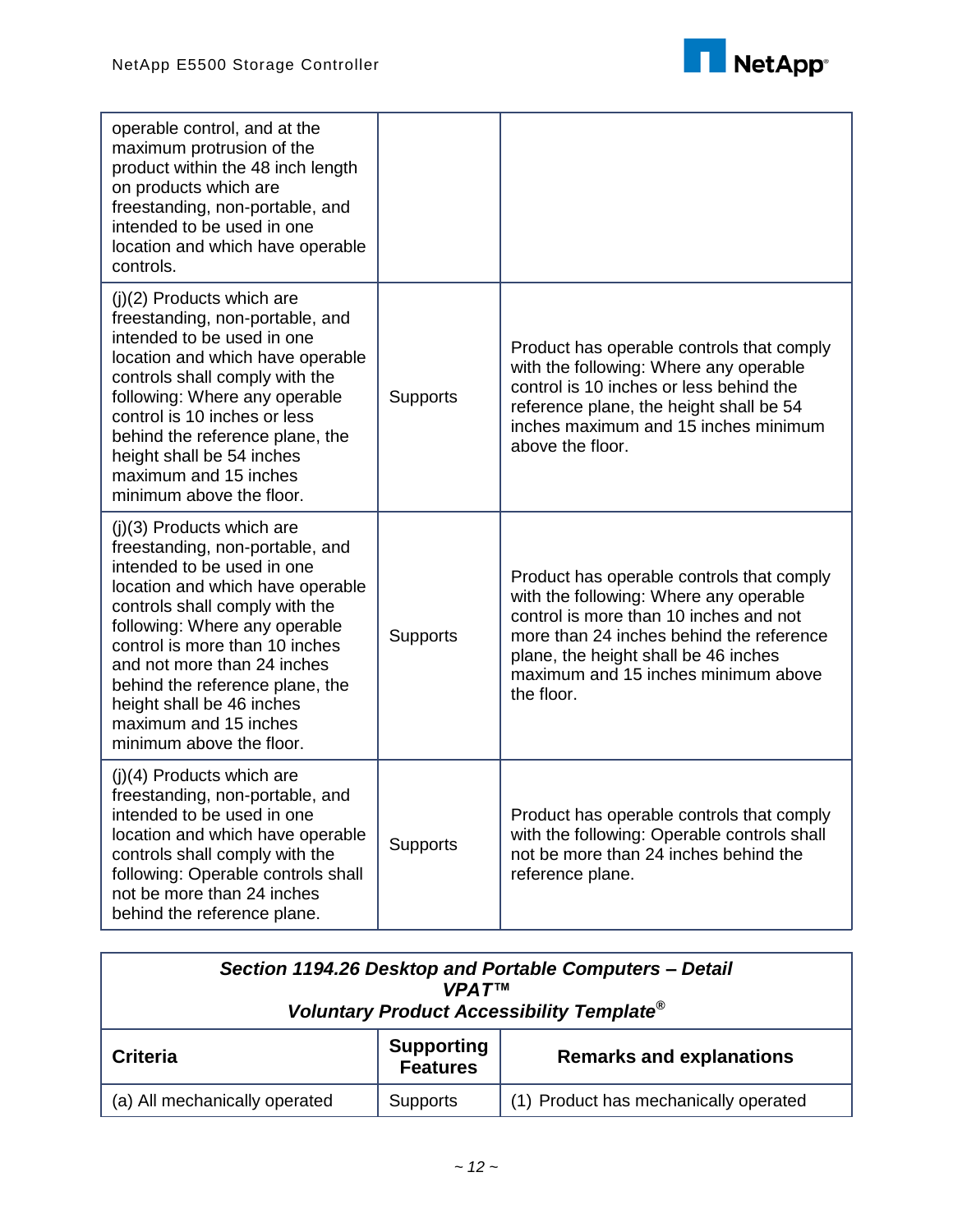

| controls and keys shall comply<br>with §1194.23 (k) (1) through (4).                                                                                                                                                                                     |                          | controls or keys that comply with the<br>following: Controls and Keys shall be<br>tactilely discernible without activating<br>the controls or keys.<br>(2) Product has mechanically operated<br>controls or keys that comply with the<br>following: Controls and Keys shall be<br>operable with one hand and shall not<br>require tight grasping, pinching, twisting<br>of the wrist. The force required to<br>activate controls and keys shall be 5<br>lbs. (22.2N) maximum.<br>(3) Product does not support key repeat<br>functionality.<br>(4) Product has mechanically operated<br>controls or keys and complies with the<br>following: The status of all locking or<br>toggle controls or keys shall be visually<br>discernible, and discernible either<br>through touch or sound. |
|----------------------------------------------------------------------------------------------------------------------------------------------------------------------------------------------------------------------------------------------------------|--------------------------|-----------------------------------------------------------------------------------------------------------------------------------------------------------------------------------------------------------------------------------------------------------------------------------------------------------------------------------------------------------------------------------------------------------------------------------------------------------------------------------------------------------------------------------------------------------------------------------------------------------------------------------------------------------------------------------------------------------------------------------------------------------------------------------------|
| (b) If a product utilizes<br>touchscreens or touch-operated<br>controls, an input method shall<br>be provided that complies with<br>§1194.23 (k) (1) through (4).                                                                                        | <b>Supports</b>          | Product does not use touch-operated<br>controls.                                                                                                                                                                                                                                                                                                                                                                                                                                                                                                                                                                                                                                                                                                                                        |
| (c) When biometric forms of user<br>identification or control are used.<br>an alternative form of<br>identification or activation, which<br>does not require the user to<br>possess particular biological<br>characteristics, shall also be<br>provided. | <b>Not</b><br>Applicable | Product does not use biometric forms of<br>user identification or control.                                                                                                                                                                                                                                                                                                                                                                                                                                                                                                                                                                                                                                                                                                              |
| (d) Where provided, at least one<br>of each type of expansion slots,<br>ports and connectors shall<br>comply with publicly available<br>industry standards                                                                                               | Supports                 | NetApp uses publicly available industry<br>standard ports and connectors.                                                                                                                                                                                                                                                                                                                                                                                                                                                                                                                                                                                                                                                                                                               |

| Section 1194.31 Functional Performance Criteria - Detail<br><b>VPAT<sub>TM</sub></b><br>Voluntary Product Accessibility Template <sup>®</sup> |                                      |                                                                                |
|-----------------------------------------------------------------------------------------------------------------------------------------------|--------------------------------------|--------------------------------------------------------------------------------|
| <b>Criteria</b>                                                                                                                               | <b>Supporting</b><br><b>Features</b> | <b>Remarks and explanations</b>                                                |
| (a) At least one mode of<br>operation and information                                                                                         | <b>Supports</b>                      | The product may be operated without<br>vision. Status information is available |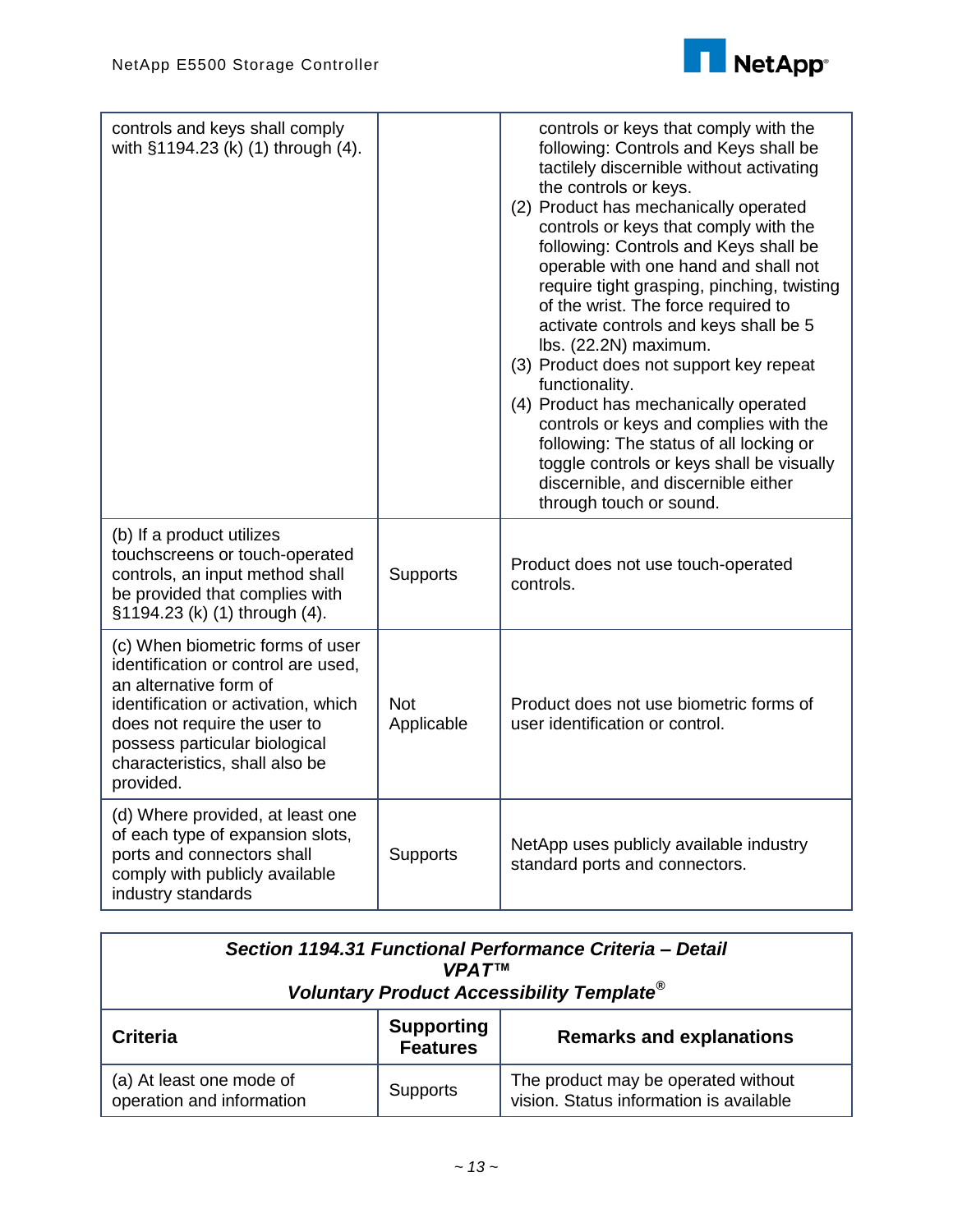

| retrieval that does not require<br>user vision shall be provided, or<br>support for Assistive Technology<br>used by people who are blind or<br>visually impaired shall be<br>provided.                                                                                                                                                 |                                       | through the ONTAP software or the<br>Service Processor software.                                                                                                                                                                              |
|----------------------------------------------------------------------------------------------------------------------------------------------------------------------------------------------------------------------------------------------------------------------------------------------------------------------------------------|---------------------------------------|-----------------------------------------------------------------------------------------------------------------------------------------------------------------------------------------------------------------------------------------------|
| (b) At least one mode of<br>operation and information<br>retrieval that does not require<br>visual acuity greater than 20/70<br>shall be provided in audio and<br>enlarged print output working<br>together or independently, or<br>support for Assistive Technology<br>used by people who are visually<br>impaired shall be provided. | <b>Supports</b>                       | The product may be operated without<br>vision and does not require visual acuity<br>greater than 20/70.                                                                                                                                       |
| (c) At least one mode of<br>operation and information<br>retrieval that does not require<br>user hearing shall be provided, or<br>support for Assistive Technology<br>used by people who are deaf or<br>hard of hearing shall be provided                                                                                              | <b>Supports</b>                       | Does not require user hearing to operate or<br>for information retrieval.                                                                                                                                                                     |
| (d) Where audio information is<br>important for the use of a<br>product, at least one mode of<br>operation and information<br>retrieval shall be provided in an<br>enhanced auditory fashion, or<br>support for assistive hearing<br>devices shall be provided.                                                                        | <b>Supports</b>                       | Does not require user hearing to operate or<br>for information retrieval.                                                                                                                                                                     |
| (e) At least one mode of<br>operation and information<br>retrieval that does not require<br>user speech shall be provided, or<br>support for Assistive Technology<br>used by people with disabilities<br>shall be provided.                                                                                                            | <b>Supports</b>                       | User speech is not required for operations.                                                                                                                                                                                                   |
| (f) At least one mode of operation<br>and information retrieval that<br>does not require fine motor<br>control or simultaneous actions<br>and that is operable with limited<br>reach and strength shall be<br>provided.                                                                                                                | <b>Supports</b><br>With<br>Exceptions | Operation and information retrieval does<br>not require fine motor control and<br>simultaneous actions. The product may<br>require more than five pounds of force and<br>the use of two hands to remove and<br>replace some hardware modules. |